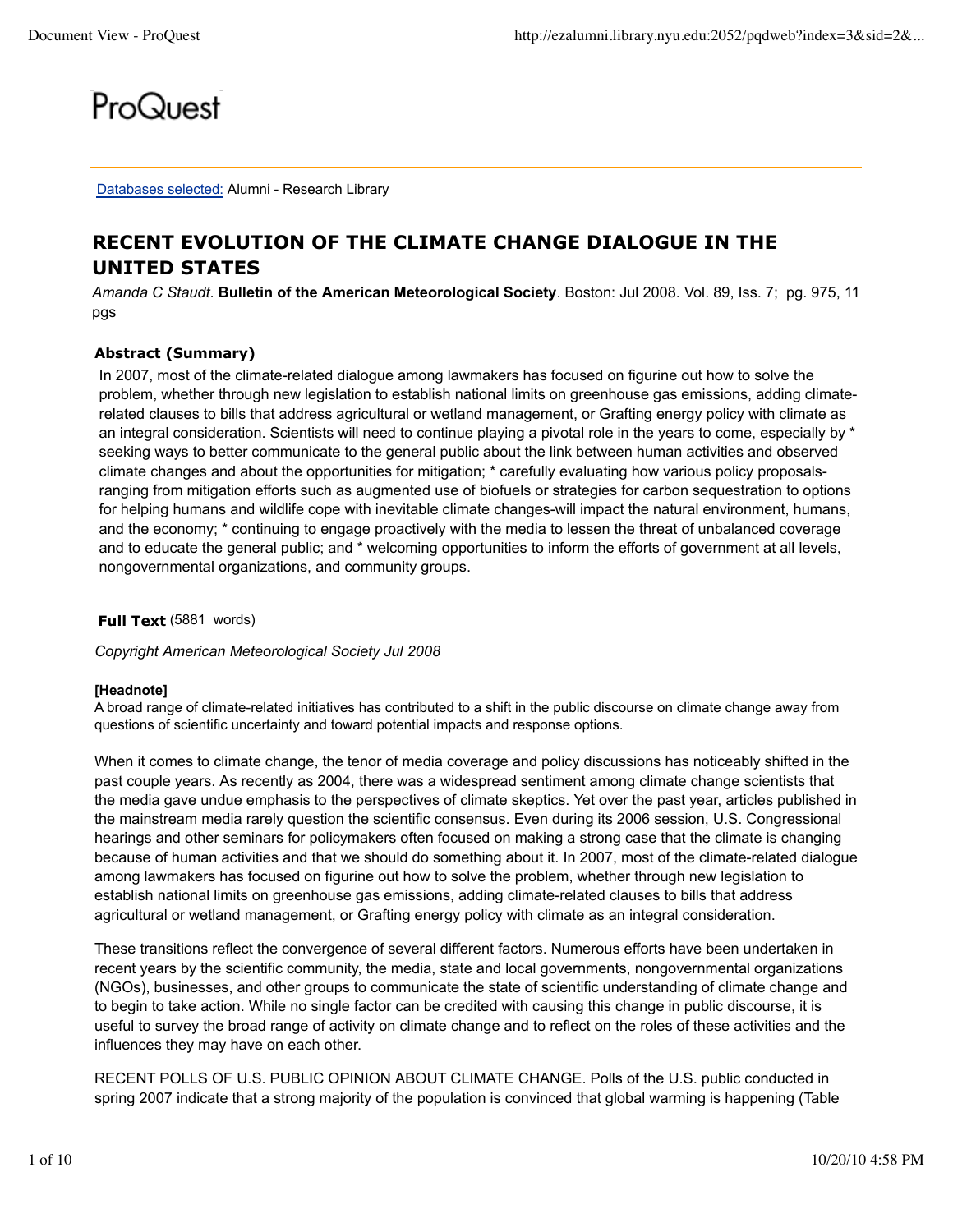1). These numbers have inched up over the past few years, for example, those who agreed that global warming had already begun to happen ranged between 48% and 54% in Gallup polls conducted between 1997 and 2005, compared to 59% in 2007 (Brewer 2005; Saad 2007; Nisbet and Myers 2007). Some of the polls listed in Table 1 also found strong support for increased governmental efforts to seek solutions to global warming. Such solutions could include limiting greenhouse gas emissions by fostering development of alternate fuels, setting emissions standards for business and industry, or imposing mandatory controls on greenhouse gas emissions. In addition, Gallup (2007) found broad support for various actions that individuals could take, ranging from using fluorescent light bulbs in the home (69% agreed that they should be doing this) to buying a hybrid car (62%) to "spending several thousand dollars to make your home as energy efficient as possible" (78%).

Although widespread public acceptance that global warming is happening has been the case for several years, the issue has increased in prominence recently. Gallup has asked survey participants to what extent they are worried about global warming in polls conducted during 12 of the last 19 yr (Fig. 1). Forty percent of respondents indicated that they were worried a "great deal" in 2000, in the midst of the presidential campaign in which Al Gore and George W. Bush were the leading contenders. Those worried a great deal dropped by nearly 15 percentage points during 2001-04, when terrorism and the war in Iraq dominated public discourse. This trend reversed in 2006 and 2007, with 41% of the survey participants indicating that they are concerned a great deal in 2007.

Surveys conducted in 2003 and 2006 by Curry et al. (2007) asked participants what they thought the most important environmental problem facing the United States was. In 2003, only 11% of respondents considered climate change to be the most important environmental problem and 10% listing it as the second most important. It ranked sixth behind water pollution, destruction of ecosystems, toxic waste, overpopulations, and ozone depletion. In 2006, climate change was clearly the top environmental concern, with 34% of respondents listing it as their biggest concern and 15% listing it as their second biggest concern.

U.S. CONGRESS FOCUSED ON CLIMATE CHANGE. Congress has held over 300 hearings on climate change since the mid-1970s (Fig. 2). Previous years have seen a spike in the number of hearings, although nothing matches the recent flurry of activity. For example, there were over 20 climate change hearings in 1989. Many addressed the understanding of climate change, the likely impacts of continued warming, and possible policy steps for curbing greenhouse gas emissions. In addition, draft legislation to establish the Global Change Research Act, which became law in 1990, was discussed by this Congress. The years 1997 and 1998 saw another surge of climate-related hearings on the Hill, including 19 hearings over the two years that explicitly refer to the international climate negotiations underway on the Kyoto Protocol.

An unprecedented number of climate-related hearings have been held by the U.S. Congress in 2007. In this single year, 44 hearings were held by four different Senate committees and 65 hearings were held by eight different House committees. The House Energy and Commerce Committee alone held 10 major hearings on climate change and called over 50 witnesses between January and April. The Senate Committee on Environment and Public Works held 21 hearings in 2007, most specifically addressing policy responses.

Although it appears from the number of hearings that 2007 brought a dramatic shift in congressional interest in climate change, it actually reflects a trend over the past several years. According to the Pew Center for Global Change, there were seven climate-related legislative proposals introduced in the 105th Congress (1997-98), 25 in the 106th Congress (1999-2000), over 80 in the 107th Congress (2001-02), 96 in the 108th Congress (2003-04), and 106 in the 109th Congress (2005-06) (www.pewclimate. org/what s being done/in the congress/109th. cfm). In the current Congress, there are at least seven competing proposals alone for major cap-and-trade programs that would regulate greenhouse gas emissions, along with numerous other bills related to global warming.

In 2005, a Senate resolution calling for meaningful solutions to climate change was passed with a vote of 54-43. This resolution-which is the only bill broadly addressing action on climate change to pass either house of Congress-was nonbinding and therefore relatively politically benign. The bills under discussion by the current Congress propose specific policy solutions, with clear implications for the economy and the American public, thus requiring more political will to enact. The fact that many senior legislators, on both sides of the aisle, have invested resources in writing draft legislation is indicative of how serious this Congress is taking the issue.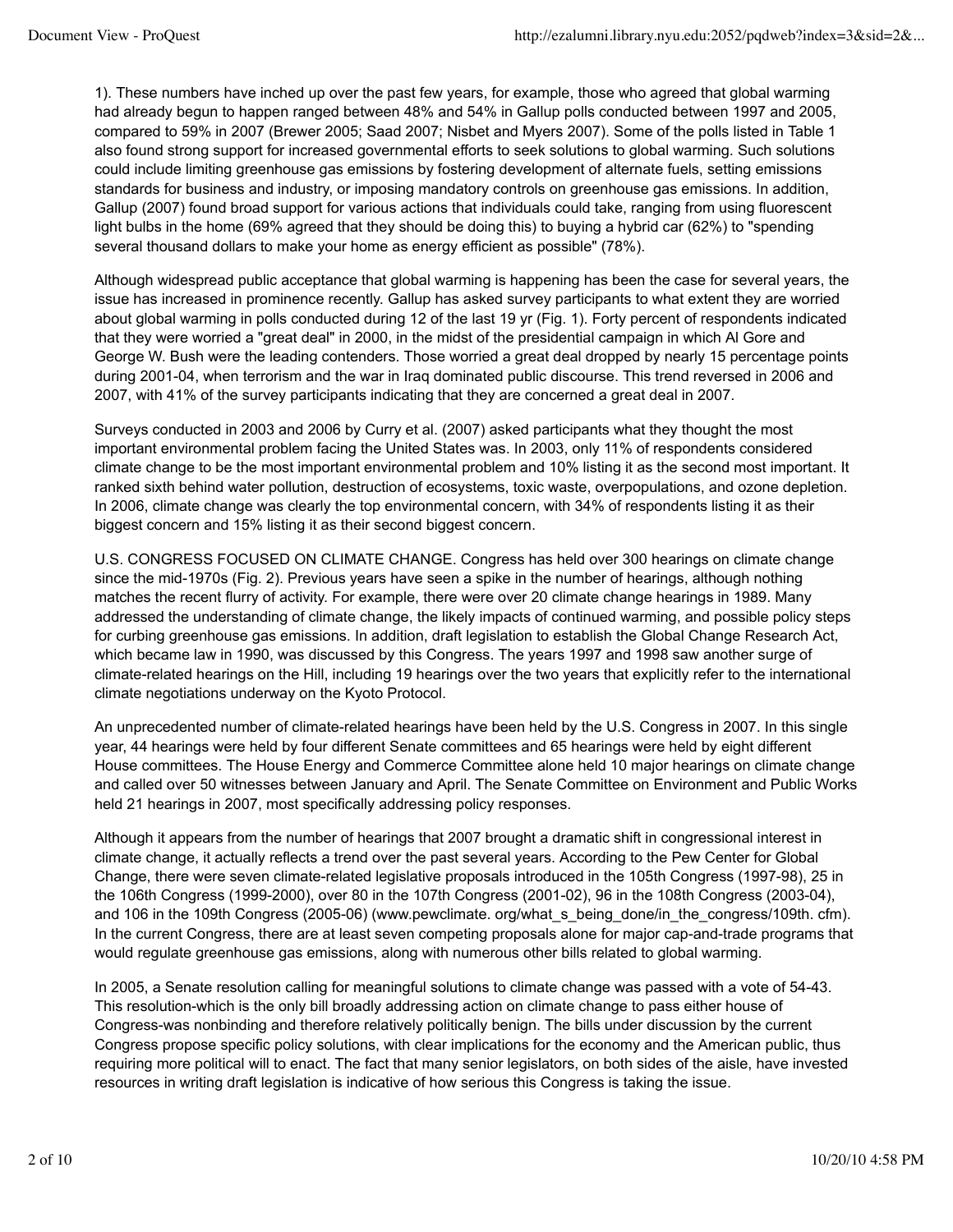The great emphasis on global warming starting in 2007 is certainly related to the change in majority political party for both houses of Congress in the 2006 midterm elections. The change in leadership means that Democratic members of Congress now chair and therefore define the agenda of important committees. In her new leadership position, Speaker of the House Nancy Pelosi specifically identified global warming as a priority issue. She created the Select Committee on Energy Independence and Global Warming to hold hearings and draw attention to the issue. Select committees are relatively rare and one way that a Speaker can dearly identify priority issues. Speaker Pelosi also charged the relevant House committees to draft legislation to address energy independence and global warming by Independence Day. Finally, Speaker Pelosi's commitment to the issue was further reinforced by her appearance before the House Science Committee prior to a hearing on the Intergovernmental Panel on Climate Change's (IPCC) Working Group I report-a rare appearance for someone in her capacity.

Highlighting climate as a top agenda item for this Congress is perhaps not surprising given the attention to the issue during the 2006 campaign season. Many campaign advertisements highlighted energy issues and alternative energy options. Polls show that more than half of voters considered global warming as a factor in their choice among candidates (www.zogby.com/News/ ReadNews.dbm?ID=1194). Climate change is likely to be a factor in the 2008 presidential campaign, with 12 out of 18 candidates in the race as of 12 September 2007 having articulated positions on carbon cap-and-trade targets, automobile fuel efficiency, renewable energy standards, and other climate policies (www.heatison.org/content/blank/ candidate\_chart).

FACTORS THAT CONTRIBUTED TO THE SHIFTING EMPHASIS IN PUBLIC DISCOURSE. The confluence of several factors has contributed to the evolution in U.S. public opinion and political activity related to climate change. It is impossible to pinpoint a single deciding factor. Activities on at least four different fronts were important. These include efforts within the scientific community, personal experiences that contributed to individuals making up their minds, multifaceted media coverage, and a broad collection of activities by state and local government, nongovernmental organizations, and the business community.

Efforts of the scientific community. Since the 2001 release of the IPCC Third Assessment Report (Houghton et al. 2001), the scientific community has made several advances that have effectively contributed to a convincing case that climate change is a real and serious phenomenon. The Fourth Assessment Report of the IPCC provided a compelling overview of the breadth of scientific evidence on climate change (Solomon et al. 2007; Metz et al. 2007; Parry et al. 2007). Among the important advances is the resolution of several longstanding scientific disputes, in particular three that frequently have been cited by the community of climate skeptics:

\* First is the question of whether solar variability could explain the upward trend in surface temperature of the past 30 yr. No data support solar attribution of warming over the last several decades and remaining hypotheses for a solar explanation lack key theoretical support and observational evidence (Lean 2005). In fact, Lockwood and Frohlich (2007) recently published an analysis showing that trends in the sun's variability have been opposite of the warming trends of Earth in the last 20 yr.

\* A second example is the discrepancy between ground-based observations of surface temperature and observations from satellite and balloon platforms (NRC 2000). The first synthesis and assessment report of the Climate Change Science Program (CCSP 2006) and the related research papers (Mears and Wentz 2005; Santer et al. 2005; Sherwood et al. 2005) provide definitive reconciliation of these datasets. The CCSP report states that the "significant discrepancy no longer exists" (CCSP 2006, p. 1).

\* A third example is the surface temperature records of the past 2,000 yr and to what extent they indicate that recent warming is unusual. A National Academies report (NRC 2006) helped clarify how to put current observations in the context of proxy measurements from the past two millennia. The authors concluded with a high level of confidence that "global mean surface temperature was higher during the last few decades of the 20th century than during any comparable period of the preceding four centuries," and that it is "plausible that the Northern Hemisphere was warmer during the last few decades of the 20th century than during any comparable period over the preceding millennium."

More generally, the scientific community has contributed to the preponderance of evidence now available on climate change and its impacts. Assessment reports like those produced by the IPCC and the Arctic Climate Impact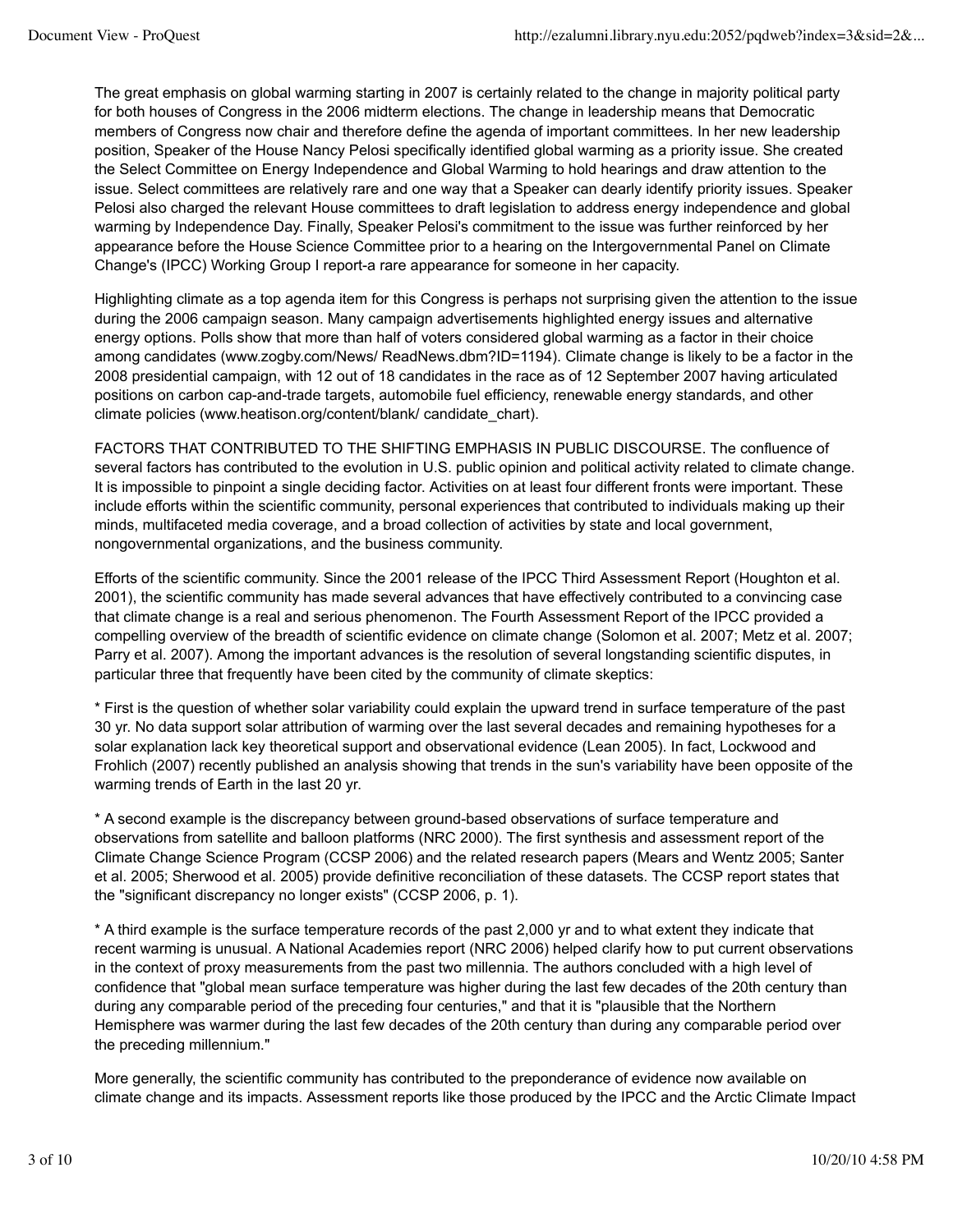Assessment (ACIA 2004) provide an important service by synthesizing the breadth of scientific knowledge. The ACIA was especially effective in involving stakeholders throughout the process and communicating the assessment results, with separate documents prepared for different audiences (NRC 2007). Furthermore, the regional focus of this assessment enabled it to convey a coherent storyline about the likely impacts of climate change in that region. Indeed, other regions of the world would benefit from such in-depth assessment.

The release of major assessment reports is also important in that they provide a newsworthy event likely to be covered by the media, thereby reaching an audience beyond the scientific community. Only on rare occasions do individual scientific papers benefit from national news coverage. That said, a number of papers in recent years that explicitly address climate-related issues with direct implications on humans-for example, heat waves (Meehl and Tebaldi 2004) and the possibility of a more arid climate in the Southwest (Seager et al. 2007)-have been covered widely in the press. These papers directly take on scientific questions of public interest and in some cases were pitched to the media with news releases prepared by the home institutions of the authors, signaling a more proactive effort to make science relevant to a broader audience.

Scientific academies and professional societies have likewise become more forthright and definitive about the likely impacts of climate change and the need to take action. In June 2005, the science academies of the Group of Eight (G8) nations plus Brazil, China, and India released a statement on the global response to climate change. The U.S. National Academy of Sciences signed off on the statement because it was consistent with the body of reports published by the organization (as summarized in Staudt et al. 2005). A second statement released in May 2007 by the same group along with Mexico and South Africa reiterates the view that action to address climate is needed and also promotes improvements in efficiency as an important first step. In February 2007 the American Meteorological Society issued a position statement on climate change (available online at www.ametsoc.org/POLICY /2007climatechange.pdf), which is consistent with the views of the IPCC and the reports of the National Academies. The American Association for the Advancement of Science adopted a statement in December 2006 expressing that the "scientific evidence is clear" and "the time to control greenhouse gases is now" (available online at www. aaas.org/news/releases/2007/0218am\_statement. shtml). The American Geophysical Union revised its position along the same lines in 2003 (statement available online at www.agu.org/sci\_soc/policy/ positions/climate\_change.shtml).

Despite improvements in communicating climate science to the media, public, and politicians, gaps in understanding persist. In some cases, these audiences are apt to jump to conclusions about natural phenomena that the science does not necessarily support, for example, attributing specific weather events to climate change. In others, public understanding may lag the scientific consensus, possibly hindering governmental responses. Thus, the scientific community must continue to be proactive in effectively communicating what is understood about climate change to broader audiences.

Personal experience causing individuals to make up their minds. Part of the recent shift in public attitudes might reflect that individuals are beginning to see more evidence of climate change in their own backyards. Take, for example, a 2006 survey of hunters and anglers conducted by the National Wildlife Federation. Because many sportsmen and women return to the same hunting and fishing grounds year after year, they have a long-term perspective on local changes to the environment. In line with surveys of the general public, 76% of hunter and angler respondents indicated that they "agree that global warming is currently occurring." As shown in Fig. 3, a majority of the survey participants had observed some climate-related trend and over half of those who had observed a trend attributed it to global warming. It stands to reason that such observations of their local environment contributed to their views on global warming.

In addition to individual experiences, there have been several major climate-related events in the past few years that have garnered media attention and captured public concern. First and foremost is the devastation wrought by Hurricanes Katrina and Rita in fall 2005. Because they coincided with an active debate within the scientific community regarding the potential impacts of climate change on hurricanes, many news articles linked these two hurricanes and the active 2005 hurricane season to climate change (Curry et al. 2006). Hence, the dramatic images and impacts of Hurricanes Katrina and Rita provided a more concrete perspective for the general public of the potential dangers of climate change, even though it is not possible to attribute any specific hurricane to human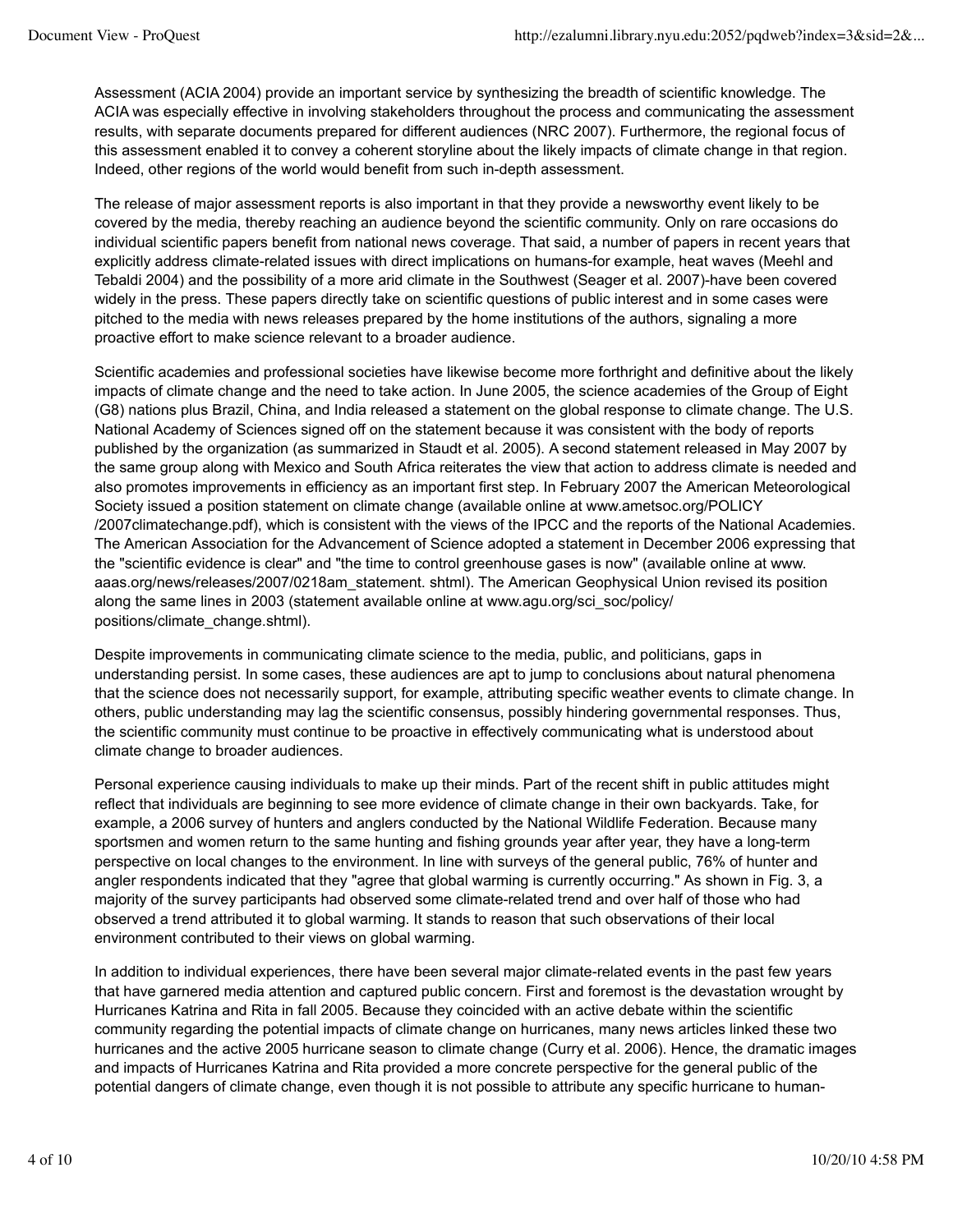induced climate change and the scientific community had not yet reached consensus. A Gallup poll conducted in March 2006 found that 35% of participants thought that global warming was a major cause of the increase in strength of hurricanes in recent years, 33% thought it was a minor cause, and only 32% thought global warming was not a cause or had no opinion (Gallup 2007).

Other climate-related events that have been the subject of media attention include the major European heat wave in August 2003, active wildfire seasons in the western and southeastern United States the past couple of years, the decline of snowpack and extensive drought in the western United States, and the plight of the polar bear due to declining sea ice extent. The number, and in many cases alarming impacts, of these events contribute to an increasing perception that something is changing in our climate.

Role of the media. The issue of global climate change has been covered in all media outlets during the past few years. Newspapers, such as the New York Times and the Washington Post, have regularly covered the issue for many years. What is more notable is the expansion of coverage in other papers. For example, starting on 30 May 2006, USA Today-commonly thought of as a bellweather of moderate public opinion-ran four days of coverage on climate change with a total of 11 articles plus a major graphic explaining how climate change works. The stories covered topics ranging from the possible impacts on wine regions, ski resorts, and the Everglades to efforts of corporate America and individuals to address climate change.

Climate change was also the subject of movies (e.g., An Inconvenient Truth released in 2006 and The Day After Tomorrow in 2004), television specials (e.g., "Melting Point: Tracking the Global Warming Threat," CNN Presents 22 April 2006; "Global Warming: What You Need to Know," a Tom Brokaw special on the Discovery Channel, 9 July 2006), and a weekly show on The Weather Channel (The Climate Code with Dr. Heidi Cullen). Numerous magazines have run climate change as their cover story, including Vanity Fair, U.S. News and World Report, Time, National Geographic, The Economist, and Sports Illustrated. These recent articles typically do not question the scientific consensus that climate is changing, as is illustrated in the 3 April 2006 cover story in Time magazine titled, "Be Worried. Be Very Worried." This broad-based media coverage has certainly reached a wide audience within the United States.

In addition to expanding media coverage of climate change in recent years, there appears to have been a shift away from reporting on climate change in a way that gives undue weight to the perspectives of a few climate skeptics, found to be a problem as recently as a few years ago (Boykoff and Boykoff 2004; Oreskes 2004). Although no comprehensive analysis is yet available of recent media treatment of climate change, anecdotal evidence seems to support this general impression. For example, the USA Today coverage in May 2006 led with the headline "The Debate's Over: Globe is Warming." The suite of articles did not question whether the climate was changing, but rather focused on potential impacts and response options. Another example is how Rupert Murdoch, chairman and CEO of News Corp. (FOX News, The New York Post, and other media outlets) and a renowned conservative, recently pledged to incorporate messages about taking action on climate change into the company's newspapers and news programming, as well as other television programming and movies (money.cnn.com/2007 /08/14/news/ companies/pluggedin\_gunther\_murdoch.fortune/ index.htm). This shift likely reflects the increased weight of scientific evidence, but also possibly the efforts among journalists to critique their treatment of global warming, especially in newspaper coverage, and identify ways to address shortcomings (e.g., Pryor 2006).

Broad coalition of action and political support. A broad range of state and local governments, businesses, interest groups, and charitable foundations have been actively advocating and implementing efforts to reduce greenhouse gas emissions. The diversity of groups who are engaged in the issue of global warming is remarkable. Their efforts in many cases have interacted synergistically to further advance the policy agenda.

Historically, states have frequently led the way in implementing environmental regulation, often experimenting with policy approaches that are later adopted by the federal government [e.g., air quality management as discussed in NRC (2004)]. Addressing climate change has been no different. The Pew Center on Global Climate Change recently reported on the various climate initiatives that states are taking (Pew Center on Global Climate Change 2007), including

\* 29 states have developed climate action plans and 14 have set statewide emissions targets;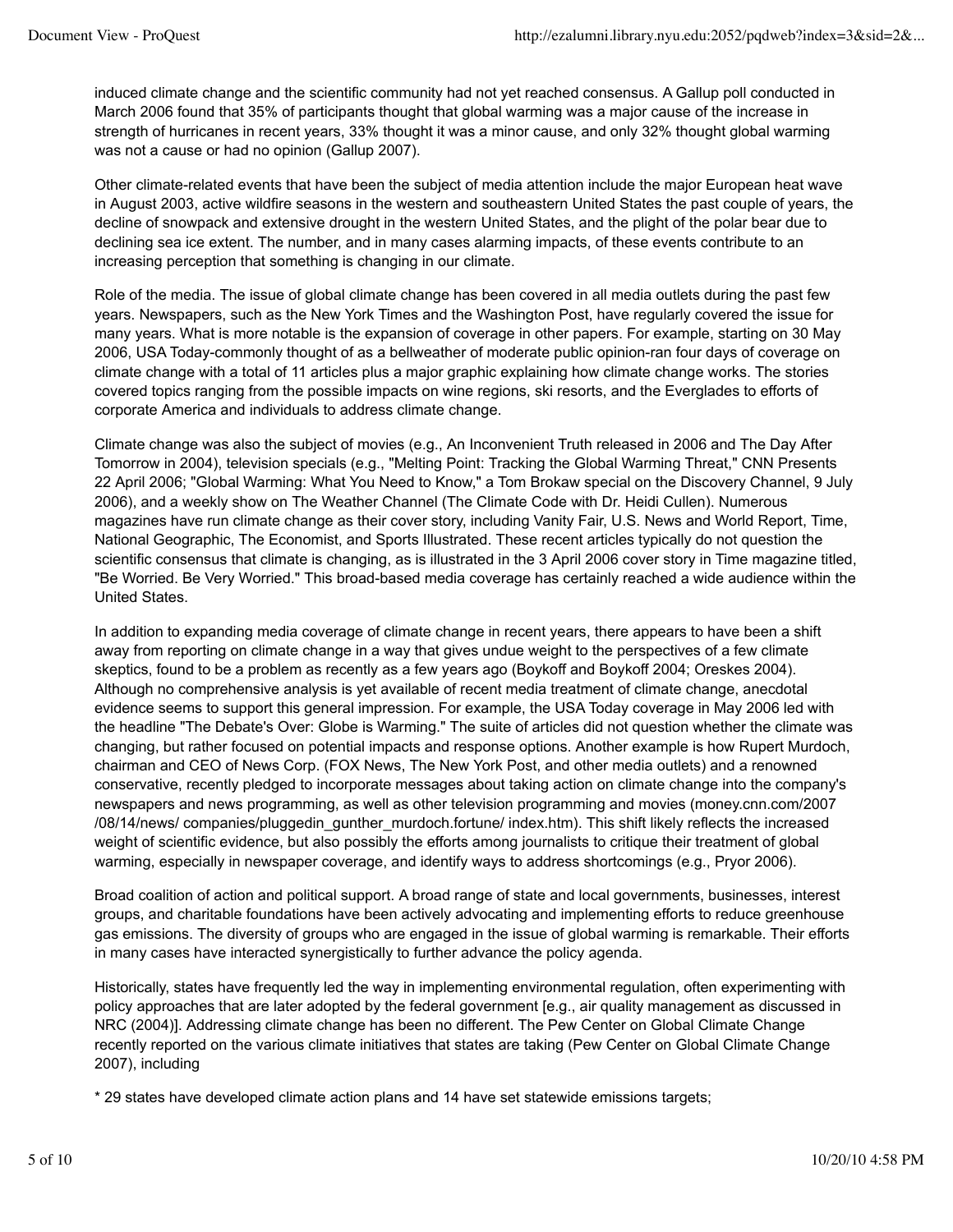\* in February 2007, five states established the Western Regional Climate Action Initiative, in which they agree to set emissions targets for greenhouse gases and create a market-based system to aid in meeting that target;

\* 10 states in the Northeast and mid-Atlantic are participating in the Regional Greenhouse Gas Initiative (RGGI), a cap-and-trade system to reduce carbon dioxide emissions from power plants in the region;

\* 23 states and the District of Columbia have standards for the amount of electricity that must come from renewable sources; and

\* California has adopted a greenhouse gas emissions standard for new light-duty vehicles and 13 states have expressed their intention to follow the California standards.

The collection of state efforts, especially the possibility of being required to comply with multiple different emissions standards, is one factor that has spurred some businesses to begin demanding federal action. Most notably, the U.S. Climate Action Partnership (USCAP) debuted in January 2007 and its membership as of September 2007 includes 27 large companies and 6 nongovernmental organizations. The stated goal of USCAP is to pursue an "environmentally effective, economically sustainable, and fail climate change program" with the goal of reducing greenhouse gas emissions 10%-30% within 15 yr and 60%-80% by 2050 (USCAP 2007). These targets are ambitious and consistent with scenarios designed to stabilize atmospheric carbon dioxide equivalent at between 445 and 490 ppm (Metz et al. 2007b). Many companies also cite their bottom line as a reason to be proactive in their approach to climate change, seeing the opportunities of new green markets as well as the potential liabilities associated with continuing with business as usual.

While the business world has been considering the impact of global warming on their bottom line, many in the faith community have been crafting a moral argument in support of action to reduce the impacts of climate change. Numerous religious organizations have articulated their support for reducing greenhouse gas emissions because humankind has a responsibility for stewardship of the Earth, because of the social justice issues involved among different nations, and because of intergenerational justice concerns. For example, in February 2006, more than 85 evangelical leaders in the United States signed onto the Evangelical Climate Initiative (www. christiansandclimate.org), although some in the evangelical community publicly disagreed with this stance. Yet, just a year later, in January 2007, a joint statement was released by evangelical Christian and scientific leaders (www-tc.pbs.org/now/shows/343/ letter.pdf) calling on government leaders to take action to reduce greenhouse gas emissions. This second statement was unanimously endorsed by the National Association of Evangelicals, which represents 45,000 churches and 30 million churchgoers in the United States. Likewise, the Coalition on the Environment and Jewish Life has called upon government and business leaders as well as the Jewish community and other Americans to take appropriate actions (www.coejl.org/climatechange/ gw\_jewishresponse.php). Although certainly not all religious organizations and leaders have become actively engaged in the issue, discussions of climate change among many entities of the faith community have provided yet another critical avenue for raising awareness of the issue and momentum for federal, state, and local efforts to address it.

Finally, many NGOs and charitable foundations have become vocal advocates of climate mitigation and measures to help humans and wildlife adapt to inevitable changes. Some of these NGOs have been engaged with the climate issue since the 1980s, for example, members of the Climate Action Network, an international coalition of 365 NGOs. Others are newer to the public discourse on climate, reflecting a growing recognition that projected changes will impact their interests. For example, many fish and wildlife organizations have recently become more active, including American Rivers and Ducks Unlimited. Charitable foundations have also become more engaged, especially by seeking to spur technological development. Notable examples include the Doris Duke Charitable Foundation, which recently launched a \$100 million Climate Change Initiative to help "build a clean-energy economy"; the Automotive XPrize, which offers a multimillion dollar prize to those who develop a commercially viable car that gets the equivalent of 100 miles per gallon by 2009; and the Virgin Earth Challenge, which will award \$25 million for the development of a commercially viable design that removes anthropogenic greenhouse gases from the atmosphere.

Other contributing factors. By no means do these four categories encompass the full breadth of activities underway in the United States to address climate change or all the factors that have contributed to the recent shifts in public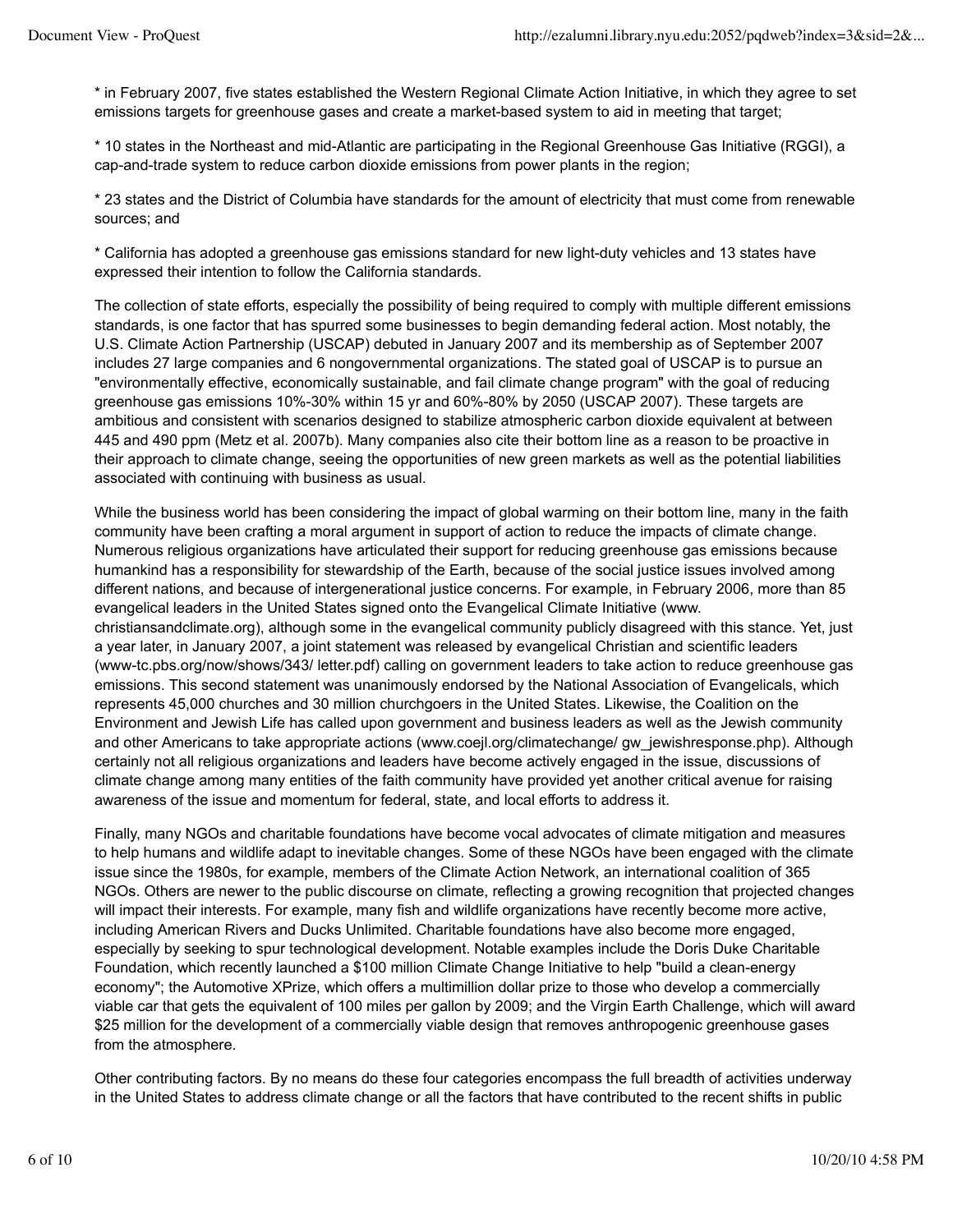discourse on the topic. Beyond the examples mentioned here, initiatives have been adopted by colleges and universities, cities and other local governments (e.g., the U.S. Mayor's Climate Protection Agreement, usmayors. org/climateprotection/agreement.htm), and any number of individuals who have started their own campaigns for change (e.g., the Pump 'Em Up initiative started by 9-yr-old Savannah Walters in 2001 to urge people to keep their tires properly inflated, www.pumpemup.org).

Furthermore, increasing international pressure, especially from European countries, certainly has had an impact. Some European nations have used the meetings of the GS as a platform for bringing attention to the issue of global warming and for pressuring the United States to take a more aggressive stance in seeking solutions. Likewise, the Kyoto Protocol coming into effect in 2005, despite the withdrawal by the United States in 2001, demonstrated a strong international commitment to moving forward with solutions to climate change. The protocol strengthened the formation of a carbon market in Europe and moved forward discussions of a future international climate treaty, which would include the United States. The fact that the international community is taking the issue of climate change seriously, including publicly criticizing the lack of U.S. response, likely has influenced the perspectives of the American public and policymakers.

SUMMARY. For several years now polls have shown that a large segment of the U.S. population believes that global warming is underway. Yet, until recently the public dialogue was typically dominated by discussion of the scientific debate, with the press and other media often giving nearly equal weight to the evidence of climate change on the one hand and the views of a few skeptics on the other. The U.S. Congress had devoted relatively little attention to crafting climate-related legislation. Recent polling results now indicate that Americans consider global warming to be the most serious environmental problem facing the nation and the world. The current Congress has had a large number of hearings on climate change and is actively considering a range of relevant legislation.

Efforts on many different fronts-from the scientific community to state and local governments to businesses and NGOs-contributed to shifting attitudes toward climate change. Because so many different activities were happening at the same time, it is difficult to identify specific initiatives that were significantly more influential. Indeed, it is likely that the current momentum on global warming policy and other actions is due to interacting impacts of the various factors. As major scientific uncertainties were resolved and the media coverage migrated away from an emphasis on uncertainty, the rationale for taking action was strengthened by corporate America, the faith community, and traditional conservationists. Public interest generated in part from the expanding media coverage of the issue motivated towns, cities, counties, and states to take action. The increasing number of localities to pass or consider specific legislation, along with analysis of how being proactive about global warming might benefit their bottom line, made corporate America take notice. Now major U.S. companies are joining together with environmental NGOs to demand federal legislation to address global warming, and the U.S. Congress is considering many such bills.

While it is tempting to identify one or two factors that are more primary than others in shaping public opinion on climate change, doing so is not a straightforward task. Indeed, on a topic as complex as climate change, different factors and ways of communicating resonate with different people. Some will need to observe a change in their immediate environment. Others will be convinced when their church or another moral authority takes a stance. Others will look to the scientific community or the media. Thus, the shifting public opinion on climate change could not have happened without the convergence of all these different players. A multitude of communication strategies was needed to reach the broad audiences required to change public opinion widely.

The scientific community has helped advance the global warming dialogue by producing credible assessments, pursuing and resolving research questions of interest to policymakers and the public, and being more assertive in discussing the implications of scientific findings with a broader audience. These efforts will be even more crucial as the nation continues to seek solutions to global warming. Scientists will need to continue playing a pivotal role in the years to come, especially by

\* seeking ways to better communicate to the general public about the link between human activities and observed climate changes and about the opportunities for mitigation;

\* carefully evaluating how various policy proposals-ranging from mitigation efforts such as augmented use of biofuels or strategies for carbon sequestration to options for helping humans and wildlife cope with inevitable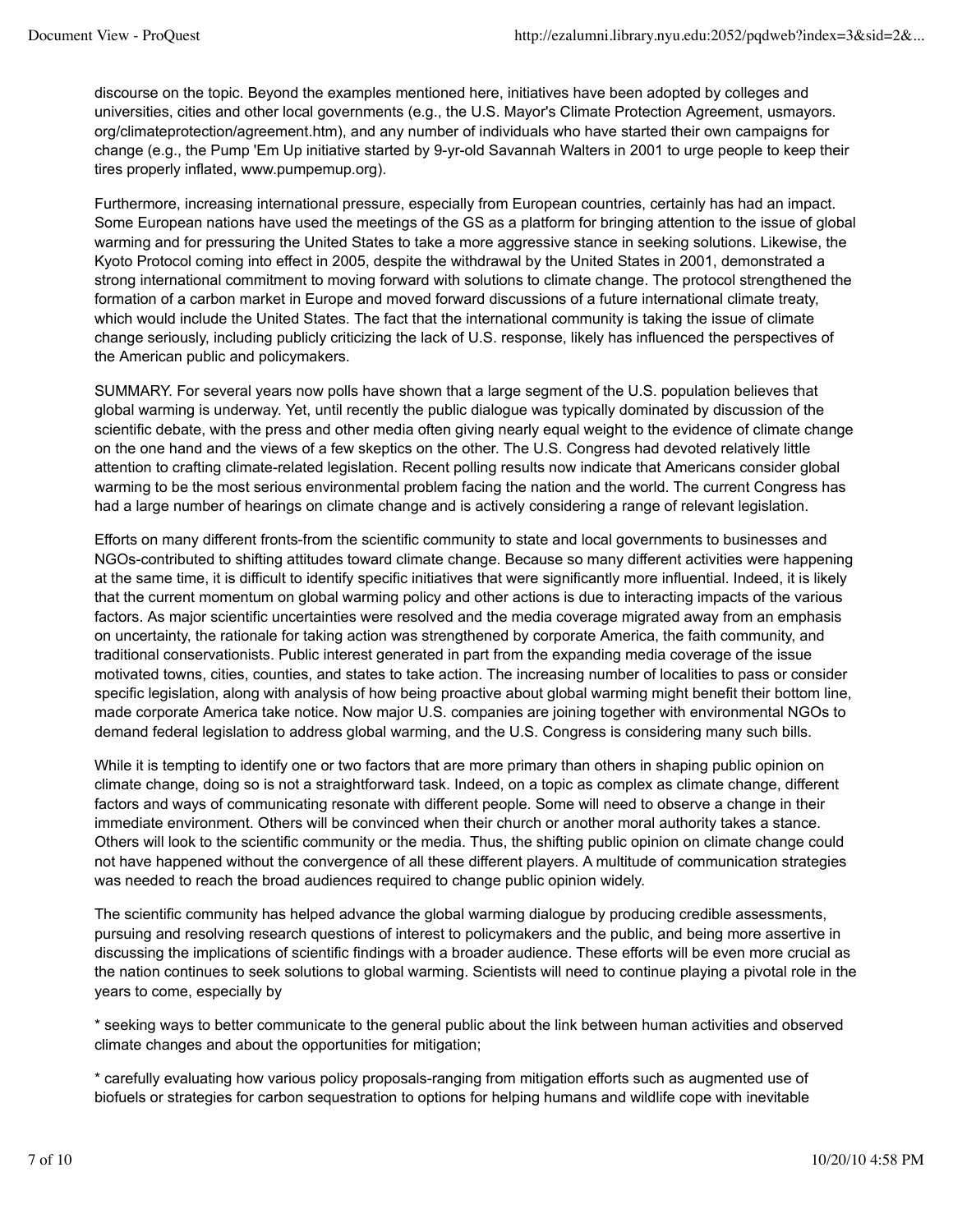climate changes-will impact the natural environment, humans, and the economy;

\* continuing to engage proactively with the media to lessen the threat of unbalanced coverage and to educate the general public; and

\* welcoming opportunities to inform the efforts of government at all levels, nongovernmental organizations, and community groups.

The question in U.S. public policy now turns to identifying mitigation and adaptation solutions to climate change. The U.S. Congress is devoting significant time to hearings related to climate change and to crafting relevant legislation. No longer is climate change policy only the domain of narrow interest groups or a few outspoken members of Congress. The voices demanding that the United States take action span the political spectrum, including corporate America, the faith community, and conservationists alongside the environmental community.

ACKNOWLEDGMENTS. Thanks to Julie Demuth of the National Center for Atmospheric Research, Tim Warman, Paul Joffe, and Ben McNitt of the National Wildlife Federation, and two anonymous reviewers, who provided helpful feedback on drafts of this article.

### **[Reference]**

REFERENCES

ACIA, 2004: Impacts of a Warming Arctic. Cambridge University Press, 139 pp.

Boykoff, M. T., and J. M. Boykoff, 2004: Balance as bias: Global warming and the US prestige press. Global Environ. Change, 14, 125-136.

Brewer, T. L., 2005: U.S. public opinion on climate change issues: Implications for consensus-building and policymaking. Climate Policy, 4, 359-376.

CBS News/New York Times, cited 2007: Americans' views on the environment. [Available online at www. cbsnews.com/htdocs/pdf/042607environment.pdf.]

Curry, J. A., P. J. Webster, and G. J. Holland, 2006: Mixing politics and science in testing the hypothesis that greenhouse warming is causing a global increase in hurricane intensity. Bull. Amer. Meteor. Soc., 87, 1025-1037.

Curry, T. E., S. Ansolabehere, and H. J. Herzog, cited 2007: A survey of public attitudes towards climate change and climate change mitigation technologies in the United States: Analyses of 2006 results. MIT LFEE 2007-01 WP. [Available online at sequestration. mit.edu/pdf/LFEE\_2007\_01\_WP.pdf.]

FOX News/Opinion Dynamics Corporation, cited 2007: [Available online at www.foxnews.com/projects/ pdf/020207\_global\_warming\_web.pdf.]

Gallup, cited 2007: Gallup's pulse of democracy: Environment. [Available online at www.gallup. com/poll /1615/Environment.aspx.]

Houghton, J. T., Y. Ding, D. J. Griggs, M. Noguer, P. J. van der Linden, X. Dai, K. Maskell, and C. A. Johnson, Eds., 2001: Climate Change 2001: The Scientific Basis. Cambridge University Press, 881 pp.

Karl, T. R., S. J. Hassol, C. D. Miller, and W. L. Murray, Eds., 2006: Temperature Trends in the Lower Atmosphere: Steps for Understanding and Reconciling Differences. CCSP, 164 pp.

Lean, J., 2005: Living with a variable sun. Phys. Today, 58, 32-38.

Lockwood, M., and C. Frohlich, 2007: Recent oppositely directed trends in solar climate forcings and the global mean surface air temperature. Proc. Roy. Soc. A, doi:10.1098/rspa.2007.1880.

Mears, C. A., and F. J. Wentz, 2005: The effect of diurnal correction on satellite-derived lower tropospheric temperature. Science, 309, 1548-1551.

Meehl, G. A., and C. Tebaldi, 2004: More intense, more frequent, and longer lasting heat waves in the 21st century. Science, 305, 994-997.

Metz, B., O. R. Davidson, P. R. Bosch, R. Dave, and L. A. Meyer, Eds., 2007: Climate Change 2007: Mitigation. Cambridge University Press, 35 pp.

National Environmental Trust, cited 2006. Congressional hearings addressing global warming: A 30-year legislative history. [Available online at www.net. org/warming/docs/Leg\_Hist\_on\_GlobalWarming. pdf.]

Nisbet, M. C., and T. Myers, 2007. The polls trends: Twenty years of public opinion about global warming. Pub. Opin. Quart., 71, 444-470.

NRC, 2000: Reconciling Observations of Global Temperature Change. The National Academies Press, 85 pp.

\_\_\_\_\_, 2004: Air Quality Management in the United States. The National Academies Press, 401 pp.

\_\_\_\_\_, 2006: Surface Temperature Reconstructions for the Last 2,000 Years. The National Academies Press, 145 pp.

\_\_\_\_\_, 2007: Analysis of Global Change Assessments: Lessons Learned. The National Academies Press, 196 pp.

Oreskes, N., 2004: The scientific consensus on climate change. Science, 306, 1686.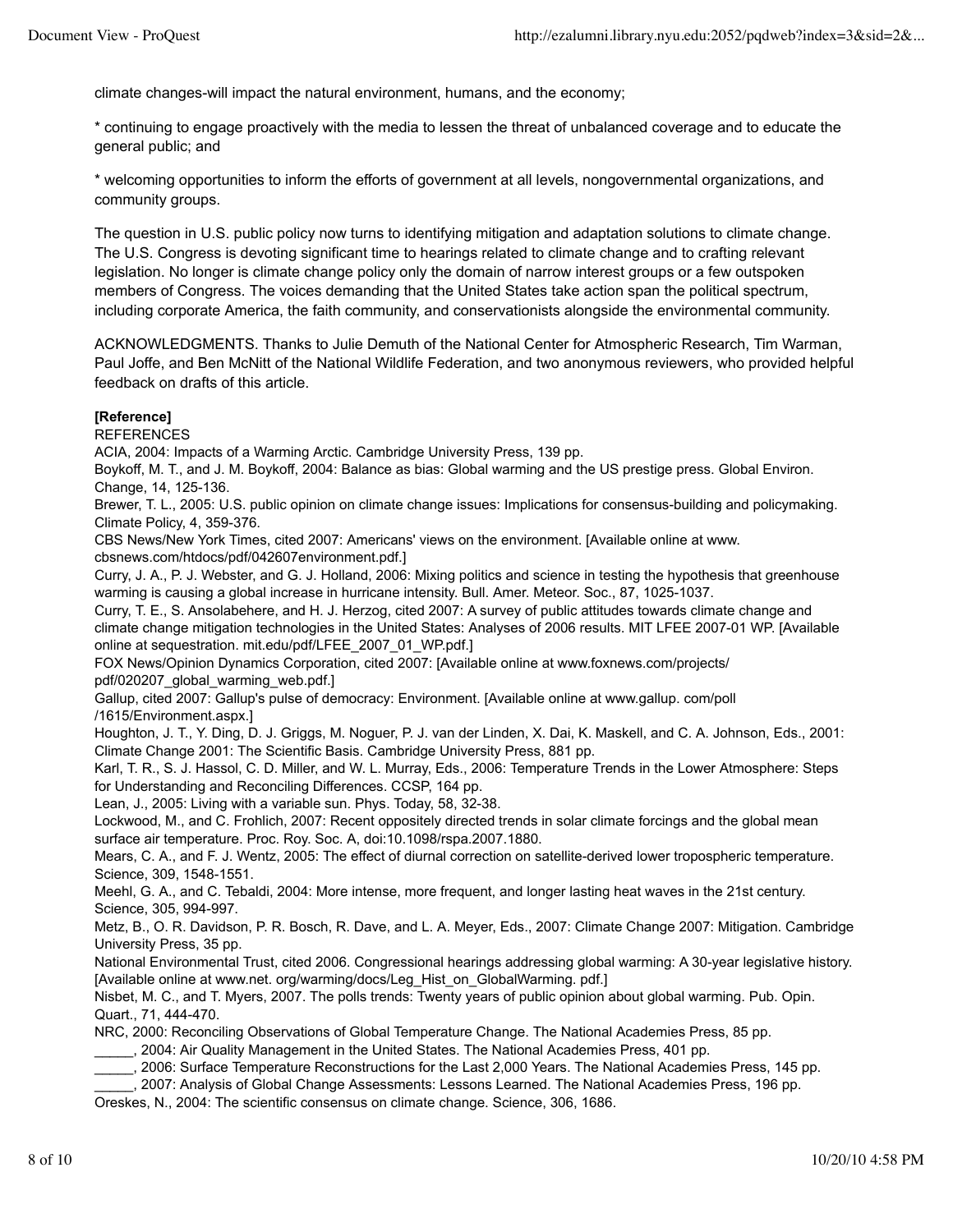Parry, M. L., O. F. Canziani, J. P. Palutikof, P. J. van der Linden, and C. E. Hanson, Eds., 2007: Climate Change 2007: Impacts, Adaptation and Vulnerability. Cambridge University Press, 976 pp.

Pew Center on Global Climate Change, cited 2007: Learning from state action on climate change: March 2007 update to Climate Change 101: State Action. [Available online at www.pewclimate.org/ policy\_center/policy\_reports\_and\_analysis /state/ index.cfm.]

Podesta, J., D. J. Weiss, and L. Nichols, cited 2007: Americans urgently want action on energy independence and global warming. Center for American Progress. [Available online at www.americanprogress.org/ issues/2007 /04/environment\_poll.html.]

Pryor, L., 2006: Slow Fuse: Journalistic Approaches to Climate Change. The Aspen Institute, 53 pp.

Saad, L., cited 2007: Did Hollywood's glare heat up public concern about global warming? Concern about global warming is up slightly over past year. Gallup News Service. [Available online at www.gallup.com/ poll/26932/Did-Hollywoods-Glare-Heat-Public-Concern-About-Global-Warming.aspx.]

Santer, B. D., and Coauthors, 2005: Amplification of surface temperature trends and variability in the tropical atmosphere. Science, 309, 1551-1556.

Seager, R., and Coauthors, 2007: Model projections of an imminent transition to a more arid climate in southwestern North America. Science, 316, 1181-1184.

Sherwood, S. C., J. R. Lanzante, and C. L. Meyer, 2005: Radiosonde daytime biases and late-20th century warming. Science, 309, 1556-1559.

Solomon, S., D. Qin, M. Manning, Z. Chen, M. Marquis, K. B. Averyt, M. Tignor, and H. L. Millers, Eds., 2007: Climate Change 2007: The Physical Science Basis. Cambridge University Press, 996 pp.

Staudt, A. C., N. Huddleston, and S. Rudenstein, 2005: Understanding and Responding to Climate Change: Highlights from National Academies Reports. The National Academies Press, 20 pp.

USCAP, 2007: A call for action: Consensus principles and recommendations from the U.S. Climate Action Partnership: A business and NGO partnership. [Available online at www.us-cap.org.]

Washington Post/ABC News/Stanford University, cited 2007: Poll: Environment trends. [Available online at www.washingtonpost.com/wp-srv/nation/polls/ postpoll\_environment\_042007.html.]

#### **[Author Affiliation]**

AFFILIATIONS: STAUDT-National Wildlife Federation, Reston, Virginia CORRESPONDING AUTHOR: Amanda C. Staudt, National Wildlife Federation, 11100 Wildlife Center Drive, Reston, VA 20190 E-mail: staudta@nwf.org The abstract for this article can be found in this issue, following the table of contents.

DOI:10.1175/2007BAMS2476.1 In final form 21 December 2007

©2008 American Meteorological Society

# **References**

References (34)

#### **Indexing (document details)**

| Subjects:                  | Global warming, Climate change, Emissions, Carbon sequestration, Water pollution, Public<br>works, Public opinion, Political campaigns, Nongovernmental organizations--NGOs, Media<br>coverage, Interest groups, Federal legislation, Congressional committees, Biodiesel fuels,<br>Congressional hearings                                           |
|----------------------------|------------------------------------------------------------------------------------------------------------------------------------------------------------------------------------------------------------------------------------------------------------------------------------------------------------------------------------------------------|
| Locations:                 | United States--US                                                                                                                                                                                                                                                                                                                                    |
| Author(s):                 | Amanda C Staudt                                                                                                                                                                                                                                                                                                                                      |
| <b>Author Affiliation:</b> | AFFILIATIONS: STAUDT-National Wildlife Federation, Reston, Virginia<br>CORRESPONDING AUTHOR: Amanda C. Staudt, National Wildlife Federation, 11100 Wildlife<br>Center Drive, Reston, VA 20190<br>E-mail: staudta@nwf.org<br>The abstract for this article can be found in this issue, following the table of contents.<br>DOI:10.1175/2007BAMS2476.1 |